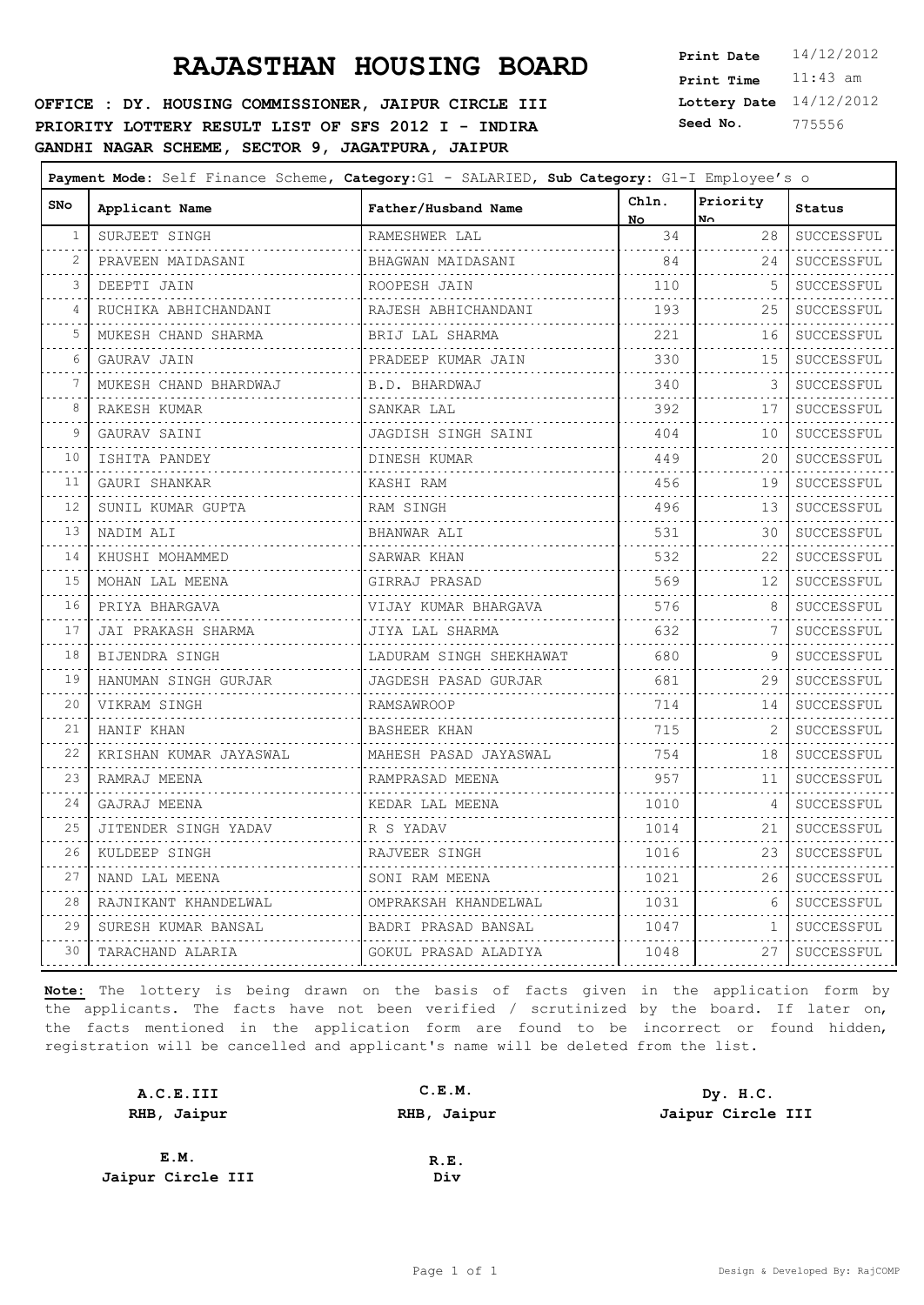**OFFICE : DY. HOUSING COMMISSIONER, JAIPUR CIRCLE III PRIORITY LOTTERY RESULT LIST OF SFS 2012 I - INDIRA GANDHI NAGAR SCHEME, SECTOR 9, JAGATPURA, JAIPUR**

**Lottery Date** 14/12/2012 **Print Time** 11:43 am **Seed No.** 775556

| Payment Mode: Self Finance Scheme, Category: G1 - SALARIED, Sub Category: G1-II Officers an |                    |                     |              |                 |            |  |
|---------------------------------------------------------------------------------------------|--------------------|---------------------|--------------|-----------------|------------|--|
| SNo                                                                                         | Applicant Name     | Father/Husband Name | Chln.<br>No. | Priority<br> N∩ | Status     |  |
|                                                                                             | ACCHARO DEVI       | KAMAL KUMAR         | 39           | $5 -$           | SUCCESSFUL |  |
| 2                                                                                           | ASHOK KUMAR PATHAK | BANKE LAL PATHAK    | 44           | 6               | SUCCESSFUL |  |
| 3                                                                                           | BHUPENDRA SINGH    | CHANDRA BHAN        | 65           |                 | SUCCESSFUL |  |
| 4                                                                                           | POONAM KUMARI      | SOVRAN SINGH        | 90           | 7               | SUCCESSFUL |  |
| 5                                                                                           | REETA GUPTA        | JAGDISH PRASAD      | 448          | $\overline{4}$  | SUCCESSFUL |  |
| 6                                                                                           | SHANKAR LAL NAGAR  | NAND LAL NAGAR      | 529          | 2               | SUCCESSFUL |  |
|                                                                                             | BABULAL YADAV      | SHYOLAL YADAV       | 693          | 3.              | SUCCESSFUL |  |
|                                                                                             |                    |                     |              |                 |            |  |

| A.C.E.III         | C.E.M.      | Dy. H.C.          |
|-------------------|-------------|-------------------|
| RHB, Jaipur       | RHB, Jaipur | Jaipur Circle III |
|                   |             |                   |
| E.M.              | R.E.        |                   |
| Jaipur Circle III | Div         |                   |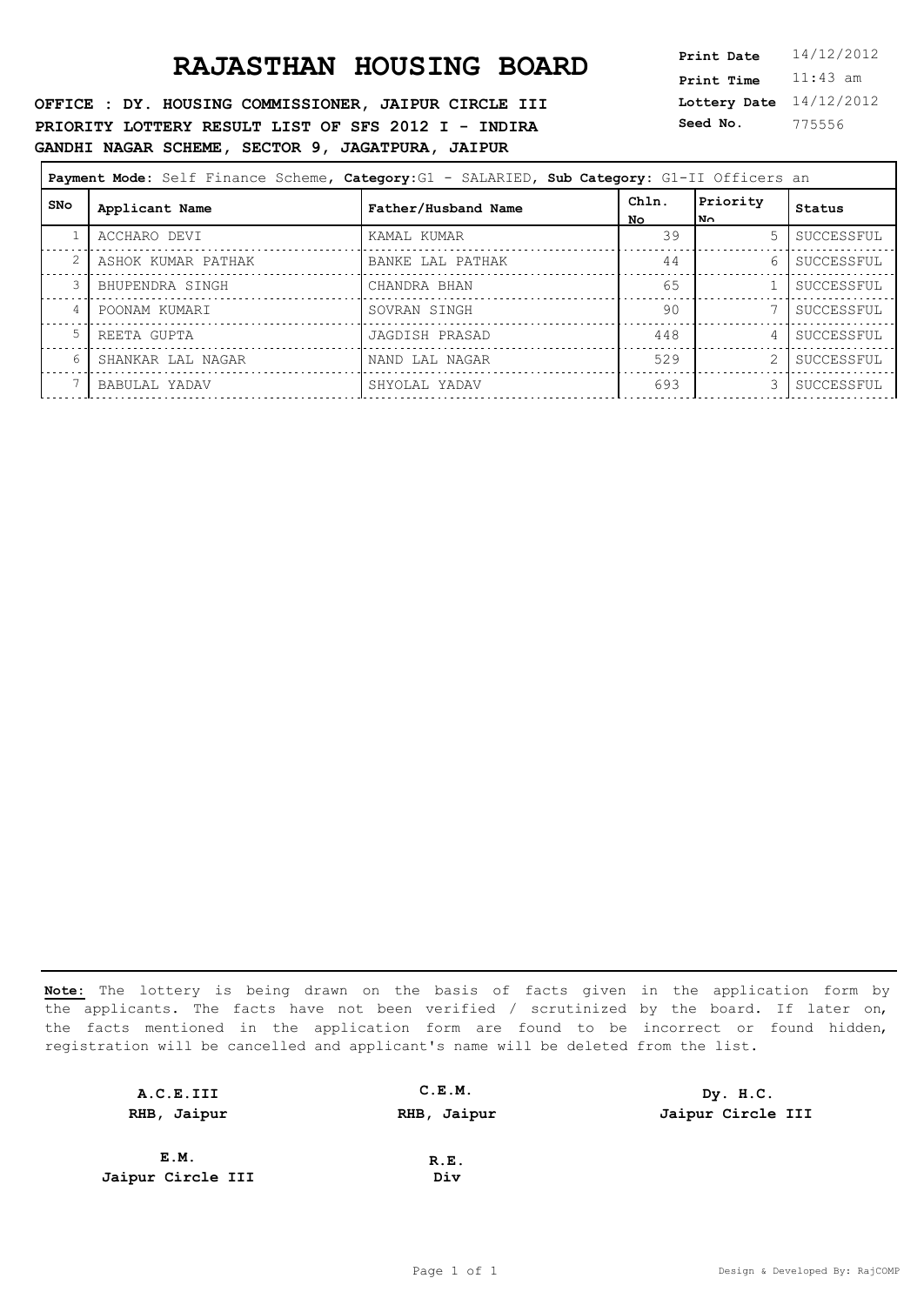**OFFICE : DY. HOUSING COMMISSIONER, JAIPUR CIRCLE III PRIORITY LOTTERY RESULT LIST OF SFS 2012 I - INDIRA GANDHI NAGAR SCHEME, SECTOR 9, JAGATPURA, JAIPUR**

**Lottery Date** 14/12/2012 **Print Time** 11:43 am **Seed No.** 775556

| <b>SNo</b>                 | Chln.<br>Priority      |                         |                           |                  |                                 |
|----------------------------|------------------------|-------------------------|---------------------------|------------------|---------------------------------|
|                            | Applicant Name         | Father/Husband Name     | No.                       | No.              | Status                          |
| 1                          | SUSHIL KUMAR SHARMA    | MAHESH KUMAR SHARMA     | 8                         | 79               | SUCCESSFUL<br>.                 |
| 2                          | PARAS KUMAR JAIN       | BABU LAL JAIN           | 9<br>$- - - - - - - -$    | 36               | SUCCESSFUL<br>.                 |
| 3                          | VINOD KUMAR SHARMA     | BANSHI DHAR SHARMA      | 19                        | 49               | SUCCESSFUL                      |
| 4                          | BABU LAL SHARMA        | BHANWAR LAL SHARMA      | 21<br>.                   | 33               | SUCCESSFUL<br>.                 |
| 5                          | SATISH CHAND JAIN      | CHAGAN LAL JAIN         | 52                        | 51               | SUCCESSFUL<br>.                 |
| 6                          | MUKESH YOGI            | SHARWAN LAL YOGI        | 67                        | 5                | SUCCESSFUL                      |
| 7                          | JHAMAN DAS<br>.        | KIMAT MAL<br>.          | 69                        | 59               | SUCCESSFUL<br>.                 |
| 8                          | NEERAJ JAIN            | K.K.JAIN                | 75<br>.                   | 47               | SUCCESSFUL                      |
| 9                          | .<br>SUNITA SHARMA     | SHYAM LAL SHARMA        | 98<br>the property of the | 29               | .<br>SUCCESSFUL<br>. <u>.</u> . |
| 10                         | AAKANKSHA BHATIA<br>.  | RAVINDRA KUMAR BHATIA   | 124<br>.                  | 23               | SUCCESSFUL                      |
| 11                         | ANKITA SHARMA          | LAXMAN SWAROOP          | 147                       | 72               | .<br>SUCCESSFUL                 |
| 12                         | .<br>VARUN KHANNA      | YOGENDRA SWAROOP KHANNA | .<br>151                  | 35               | SUCCESSFUL                      |
| $\sim$ $\sim$ $\sim$<br>13 | .<br>KAPIL DADANI      | RAVI SHANKER DADANI     | .<br>166                  | 30               | .<br>SUCCESSFUL                 |
| 14                         | PRAVEEN PAHADIYA       | CHANDRA KANT PAHADIYA   | 169                       | 18               | SUCCESSFUL                      |
| 15                         | ASHOK SINGH GAUR       | UMED SINGH GAUR         | .<br>173                  | 58               | .<br>SUCCESSFUL                 |
| 16                         | DHEERAJ MAL SHARMA     | PRITAM CHAND SHARMA     | .<br>174                  | 73               | .<br>SUCCESSFUL                 |
| 17                         | NAMITA GUPTA           | KISHAN GARG             | 179                       | 83               | SUCCESSFUL                      |
| $\sim$ $\sim$ $\sim$<br>18 | AMIT KUMAR MORANI      | HARISH CHAND MORANI     | .<br>182                  | 17               | .<br>SUCCESSFUL                 |
| 19                         | KISHORE KUMAR CHANDANI | CHIMAN DAS CHANDANI     | .<br>183                  | . <b>.</b><br>61 | .<br>SUCCESSFUL                 |
| $\sim$ $\sim$ $\sim$<br>20 | SEEMA GARG             | MAHESH CHANDRA MITTAL   | .<br>195                  | 34               | .<br>SUCCESSFUL                 |
| $\sim$ $\sim$ $\sim$<br>21 | .<br>R.S. KAMVAL       | SHADILAL KAMVAL         | .<br>200                  | 86               | .<br>SUCCESSFUL                 |
| 22                         | .<br>RENU GURNANI      | PARHALAD GURNANI        | 209                       | 42               | SUCCESSFUL                      |
| 23                         | .<br>PRAKASH CHAND     | MURLIDHAR MAKHIJA       | 223                       | 10               | .<br>SUCCESSFUL                 |
| 24                         | KAILASH PAREEK         | RAM SAHAI PAREEK        | 325                       | 60               | SUCCESSFUL                      |
| $\sim$ $\sim$ $\sim$<br>25 | .<br>NALAMBI GAUTAM    | SUNIL KANT GAUTAM       | .<br>334                  | 24               | .<br>SUCCESSFUL                 |
| 26                         | USHA SHARMA            | MADHO BIHARI SHARMA     | .<br>353                  | 71               | .<br>SUCCESSFUL                 |
| 27                         | SAMARTH SHARMA         | ASHWANI KUMAR SHARMA    | 376                       | 19               | SUCCESSFUL                      |
| 28                         | SURESH KUMAR SABDANI   | LAL CHAND SABDANI       | 389                       | 57               | SUCCESSFUL                      |
| 29                         | DEEPAK TAHALWANI       | HASUMAL TAHALWANI       | 390                       | 84               | SUCCESSFUL                      |
| 30                         | LAXMAN DAS CHHANGANI   | SHANKAR LAL CHHANGANI   | 391                       | 15 I             | .<br>SUCCESSFUL                 |

| A.C.E.III         | C.E.M.      | Dy. H.C.          |
|-------------------|-------------|-------------------|
| RHB, Jaipur       | RHB, Jaipur | Jaipur Circle III |
|                   |             |                   |
| E.M.              | R.E.        |                   |
| Jaipur Circle III | Div         |                   |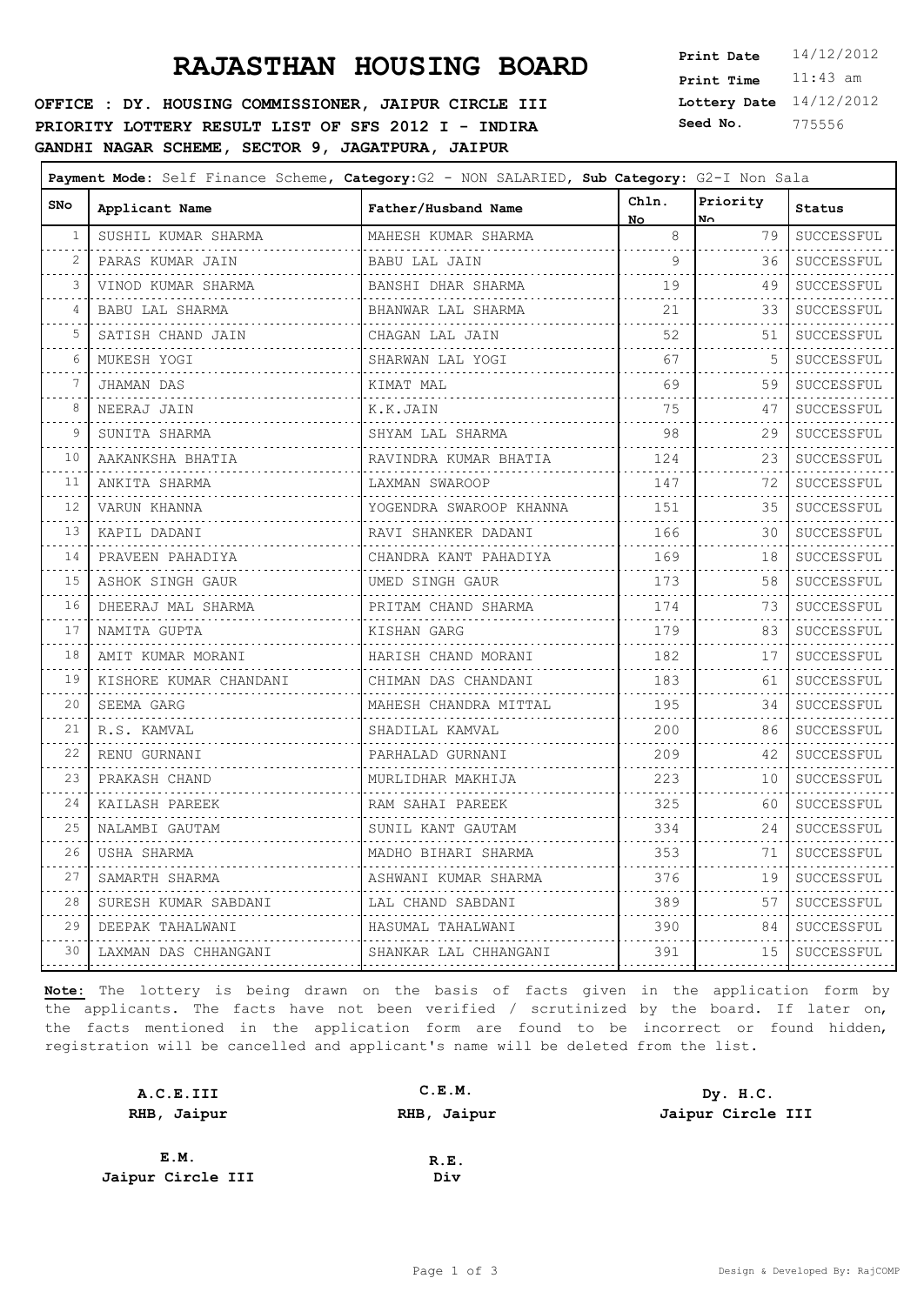**OFFICE : DY. HOUSING COMMISSIONER, JAIPUR CIRCLE III PRIORITY LOTTERY RESULT LIST OF SFS 2012 I - INDIRA GANDHI NAGAR SCHEME, SECTOR 9, JAGATPURA, JAIPUR**

**Lottery Date** 14/12/2012 **Print Time** 11:43 am **Seed No.** 775556

| <b>SNo</b>                 | Applicant Name         | Father/Husband Name     | Chln.<br>No.    | Priority<br>No. | Status                     |
|----------------------------|------------------------|-------------------------|-----------------|-----------------|----------------------------|
| 31                         | PAWAN KUMAR SACHDEVA   | OM PRAKASH SACHDEVA     | 395             | 68              | SUCCESSFUL                 |
| 32                         | NEHA GUPTA             | JITENDRA GUPTA          | 396             | 45              | SUCCESSFUL                 |
| 33                         | PARVEEN KANWAR         | INDER SINGH             | 399             | 11              | SUCCESSFUL                 |
| 34                         | SURENDRA KUMAR SHARMA  | LAXMI NARAIN SHARMA     | 402             | 78              | .<br>SUCCESSFUL            |
| $\sim$ $\sim$ $\sim$<br>35 | CHANDRA PRAKASH ARORA  | PRITAM DAS ARORA        | 403             | 39              | SUCCESSFUL                 |
| $\sim 10^{-1}$<br>36       | GOVIND PRASAD GOYAL    | BIRDI CHAND GOYAL       | .<br>412        | 25              | .<br>SUCCESSFUL            |
| 37                         | ANKIT GUPTA            | JAGDISH PRASAD GUPTA    | .<br>439        | 43              | .<br>SUCCESSFUL            |
| 38                         | RUMSHA CHEYANNE BAJPAI | ROOP SHILA VAJPAI       | 450             | 20              | SUCCESSFUL                 |
| 39                         | SHUSHIL AHUJA          | KASHMIRI LAL AHUJA      | 466             | 55              | .<br>SUCCESSFUL            |
| $\sim$ 10 $\sim$<br>40     | .<br>ROHAN SHAKTAWAT   | HANUMAN SINGH SHAKTAWAT | .<br>481        | 26              | .<br>SUCCESSFUL            |
| $\sim$ $\sim$ $\sim$<br>41 | ROHINI PRABHA          | DEVRAJ SINGH GAUR       | .<br>482        | 31              | .<br>$\tt SUCCESSFUL$      |
| $\sim$ $\sim$ $\sim$<br>42 | PRASHANT YADAV         | PRATAP SINGH YADAV      | 487             | 3               | .<br>SUCCESSFUL            |
| 43                         | CHANCHAL DEVI JAIN     | MAHENDRA KUMAR JAIN     | .<br>491        | 56              | SUCCESSFUL                 |
| 44                         | HARPINDER SINGH        | BALKAUR SINGH           | <u>.</u><br>494 | 67              | .<br>SUCCESSFUL            |
| 45                         | SAURABH JAIN           | MAHENDRA KUMAR JAIN     | 497             | 46              | SUCCESSFUL                 |
| 46                         | .<br>MANISH SHARMA     | SITARAM SHARMA          | .<br>501        | 8               | .<br>SUCCESSFUL            |
| $\sim$ $\sim$ $\sim$<br>47 | .<br>ANSHIKA JAIN      | GOPI CHAND JAIN         | .<br>505        | 64              | .<br>SUCCESSFUL            |
| 48                         | .<br>ANNU JAIN         | .<br>NAVEEN GODIKA      | 506             | 62              | .<br>SUCCESSFUL            |
| 49                         | .<br>RUBY VERMA        | .<br>BABU PAINTER       | 508             | 63              | .<br>SUCCESSFUL            |
| 50                         | TEJENDRA KUMAR         | SHIVTEJ SINGH           | 511             | 50              | .<br>SUCCESSFUL            |
| والمحامر<br>51             | .<br>VIJAY KUMAR       | .<br>SUBHASH CHANDRA    | 512             | 80              | .<br>SUCCESSFUL            |
| $\sim$ $\sim$ $\sim$<br>52 | NITIN KUMAR            | NARESH KUMAR            | 520             | 16              | SUCCESSFUL                 |
| $\sim$ $\sim$ $\sim$<br>53 | .<br>MANISH SINGH      | .<br>BRIJRAJ SINGH      | 526             | 14              | .<br>SUCCESSFUL            |
| د د د<br>54                | POONAM CHANDWANI       | KAMAL CHANDWANI         | .<br>539        |                 | .<br>SUCCESSFUL            |
| 55                         | JAYA DEVI              | NARESH KUMAR            | 541             | 69              | SUCCESSFUL                 |
| $\sim$ $\sim$ $\sim$<br>56 | KIRTI VISHWAKARMA      | RAVI KANT VISHWAKARMA   | 546             | 44              | .<br>SUCCESSFUL            |
| 57                         | ABHINAV MATHUR         | UDAY SINGH MATHUR       | 547             | 38              | . <u>.</u> .<br>SUCCESSFUL |
| $\sim$ $\sim$ $\sim$<br>58 | VINOD BACHHANI         | LALCHAND                | .<br>552        | 53              | .<br>SUCCESSFUL            |
| والمرابين<br>59            | ANURADHA GUPTA<br>.    | .<br>BRIJESH GUPTA<br>. | 553             | 41              | SUCCESSFUL                 |
| 60                         | BOOTI RAM              | BAJARANG RAM            | 571             | $\mathbf{1}$    | SUCCESSFUL                 |
|                            |                        |                         | .               | .               | .                          |

| A.C.E.III         | C.E.M.      | Dy. H.C.          |
|-------------------|-------------|-------------------|
| RHB, Jaipur       | RHB, Jaipur | Jaipur Circle III |
|                   |             |                   |
| E.M.              | R.E.        |                   |
| Jaipur Circle III | Div         |                   |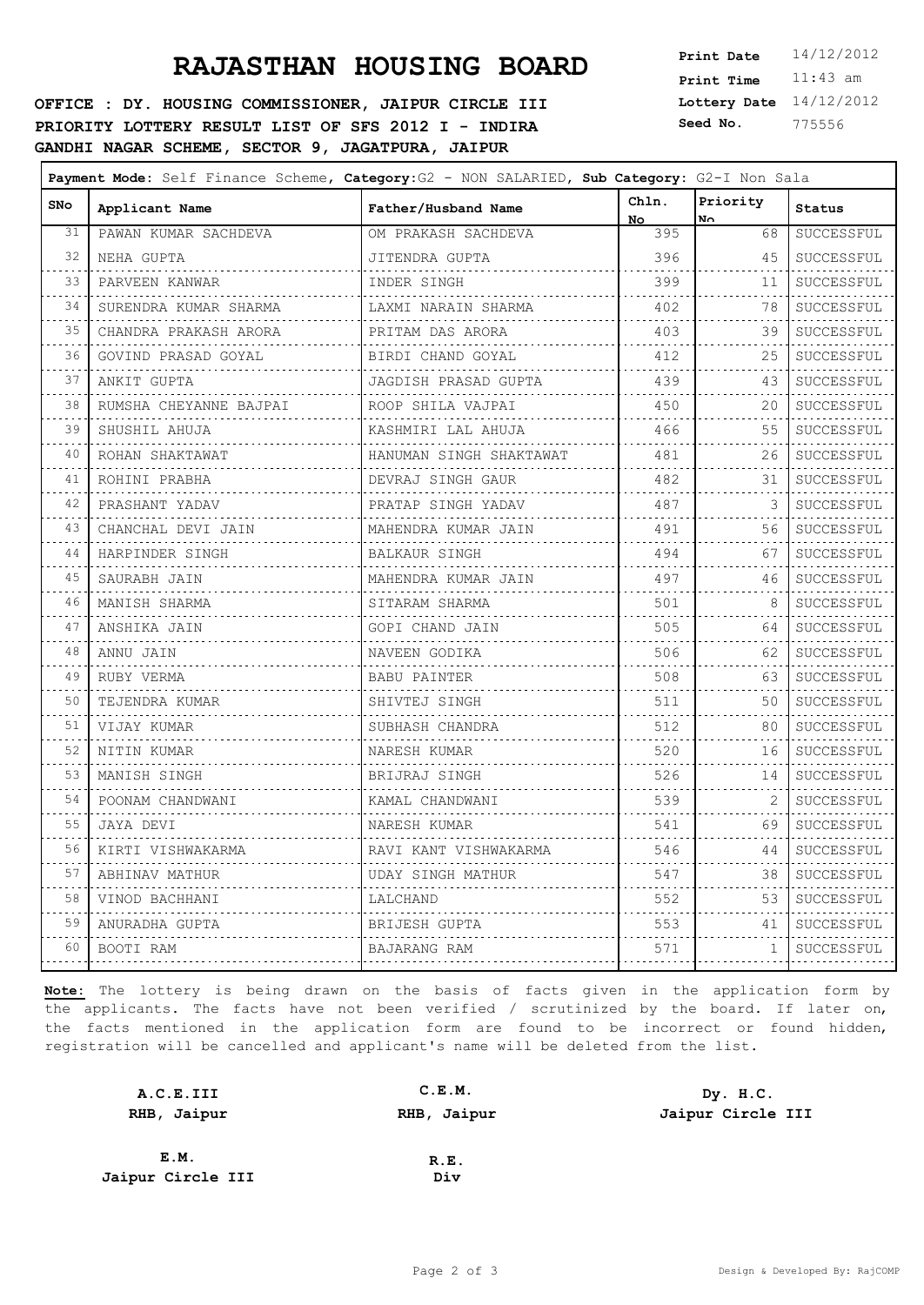**OFFICE : DY. HOUSING COMMISSIONER, JAIPUR CIRCLE III PRIORITY LOTTERY RESULT LIST OF SFS 2012 I - INDIRA GANDHI NAGAR SCHEME, SECTOR 9, JAGATPURA, JAIPUR**

**Lottery Date** 14/12/2012 **Print Time** 11:43 am **Seed No.** 775556

| <b>SNo</b>                 | Applicant Name               | Father/Husband Name  | Chln.<br>No. | Priority<br>No. | <b>Status</b>   |
|----------------------------|------------------------------|----------------------|--------------|-----------------|-----------------|
| 61                         | <b>JAGDISH PRASAD MISHRA</b> | GHASI RAM MISHRA     | 637          | 9               | SUCCESSFUL      |
| 62                         | ANJU SHARMA                  | DEV PRAKASH SHARMA   | 664          | 13              | SUCCESSFUL      |
| 63                         | ALOK YADAV                   | GAJENDRA SINGH YADAV | 670          | 6               | SUCCESSFUL      |
| 64                         | ANUBHAV BHARDWAJ             | ROOPRAJ BHARDWAJ     | 674<br>.     | 48              | SUCCESSFUL      |
| 65                         | ANUBHUTI BHARDWAJ            | ROOPRAJ BHARDWAJ     | 675          | 27              | SUCCESSFUL      |
| 66                         | TARUN GUPTA                  | MOHAN LAL GUPTA      | 691          | 85              | SUCCESSFUL      |
| 67                         | SURAJ PAL SINGH RAWAT        | DILEEP KUMAR         | 698          | 12              | SUCCESSFUL      |
| 68                         | LATA PARWANI                 | HARISH PARWANI       | 705          | 82              | SUCCESSFUL      |
| 69                         | GIRISH SHARMA                | MOHAN LAL SHARMA     | 724          | 54              | SUCCESSFUL      |
| 70                         | VIJYA CHOUDHARY              | ARVIND KUMAR         | 732          | 32              | SUCCESSFUL      |
| 71                         | RAJULAL JAT                  | HIRALAL JAT          | 735          | 52              | SUCCESSFUL      |
| 72                         | RATAN LAL JAIN               | BAL CHAND JAIN       | 743          | 87              | SUCCESSFUL      |
| 73                         | MAHIP AGRAWAL                | SATISH CHAND AGRAWAL | 746          | 37              | SUCCESSFUL      |
| $\sim$ $\sim$ $\sim$<br>74 | RINKU KHANDELWAL             | VIMAL GUPTA          | 757          | 65              | SUCCESSFUL      |
| 75                         | SHANTI DEVI GUPTA            | RADHESHYAM GUPTA     | 758<br>.     | 75              | SUCCESSFUL      |
| 76                         | GAURAV JAIN                  | MAHAVEER KUMAR JAIN  | 1011         | 70              | .<br>SUCCESSFUL |
| 77                         | HANS RAJ JAIN                | GYARSI LAL JAIN      | 1013         | 74              | SUCCESSFUL      |
| 78                         | MAMTA SINGH                  | ARUN PAL             | 1018         | 81              | SUCCESSFUL      |
| 79                         | MONIKA YADAV                 | NAND LAL YADAV       | 1020         | 22              | SUCCESSFUL      |
| 80                         | NAVEEN KUMAR                 | INDERJEET SINGH      | 1022         | 66              | SUCCESSFUL      |
| 81                         | PIYUSH JAIN                  | DAYA CHAND JAIN      | 1027         | 21              | SUCCESSFUL      |
| 82                         | PRAMOD KUMAR ALARIYA         | MADAN LAL ALARIYA    | 1028         | 28              | SUCCESSFUL      |
| 83                         | PRERIT KAPOOR                | AJAY KUMAR           | 1029         | 77              | SUCCESSFUL      |
| 84                         | RICHA JAIN                   | RAHUL JAIN           | 1036         | 7               | SUCCESSFUL      |
| 85                         | SAHIL BANSAL                 | SURESH KUMAR BANSAL  | 1037         | 76              | SUCCESSFUL      |
| 86                         | SANJAY ARYA                  | RAM SINGH ARYA       | 1039         | 4               | SUCCESSFUL      |
| 87                         | SONAM BANSAL                 | SURESH KUMAR BANSAL  | 1042         | 40              | SUCCESSFUL      |
|                            |                              |                      |              |                 |                 |

| A.C.E.III         | C.E.M.      | Dy. H.C.          |
|-------------------|-------------|-------------------|
| RHB, Jaipur       | RHB, Jaipur | Jaipur Circle III |
|                   |             |                   |
| E.M.              | R.E.        |                   |
| Jaipur Circle III | Div         |                   |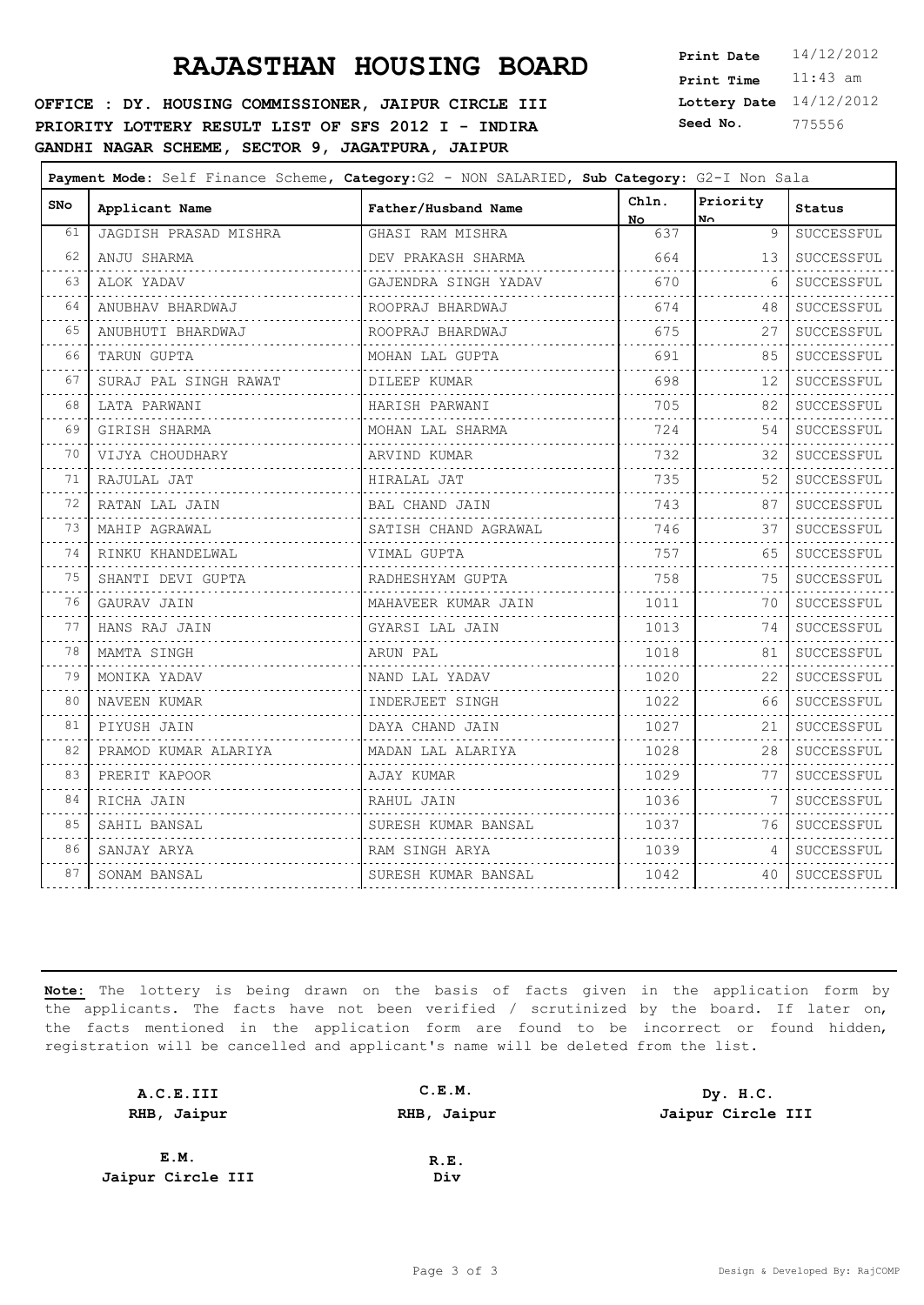**OFFICE : DY. HOUSING COMMISSIONER, JAIPUR CIRCLE III PRIORITY LOTTERY RESULT LIST OF SFS 2012 I - INDIRA GANDHI NAGAR SCHEME, SECTOR 9, JAGATPURA, JAIPUR**

**Lottery Date** 14/12/2012 **Print Time** 11:43 am **Seed No.** 775556

| Payment Mode: Self Finance Scheme, Category: G2 - NON SALARIED, Sub Category: G2-II Advocat |     |                     |                     |            |                       |            |
|---------------------------------------------------------------------------------------------|-----|---------------------|---------------------|------------|-----------------------|------------|
|                                                                                             | SNo | Applicant Name      | Father/Husband Name | ChIn<br>NΟ | Priority<br><b>No</b> | Status     |
|                                                                                             |     | PANKAJ KUMAR BHUTNA | KARAM CHAND BHUTNA  | 467        |                       | SUCCESSFUL |
|                                                                                             |     | AMITA JAIN          | RAJKUMAR JAIN       | 558        |                       | SUCCESSFUL |
|                                                                                             |     | RAJESH KUMAR SHARMA | LALIT KUMAR SHARMA  | 663        |                       | SUCCESSFUL |

| A.C.E.III         | C.E.M.      | Dy. H.C.          |
|-------------------|-------------|-------------------|
| RHB, Jaipur       | RHB, Jaipur | Jaipur Circle III |
| E.M.              |             |                   |
|                   | R.E.        |                   |
| Jaipur Circle III | Div         |                   |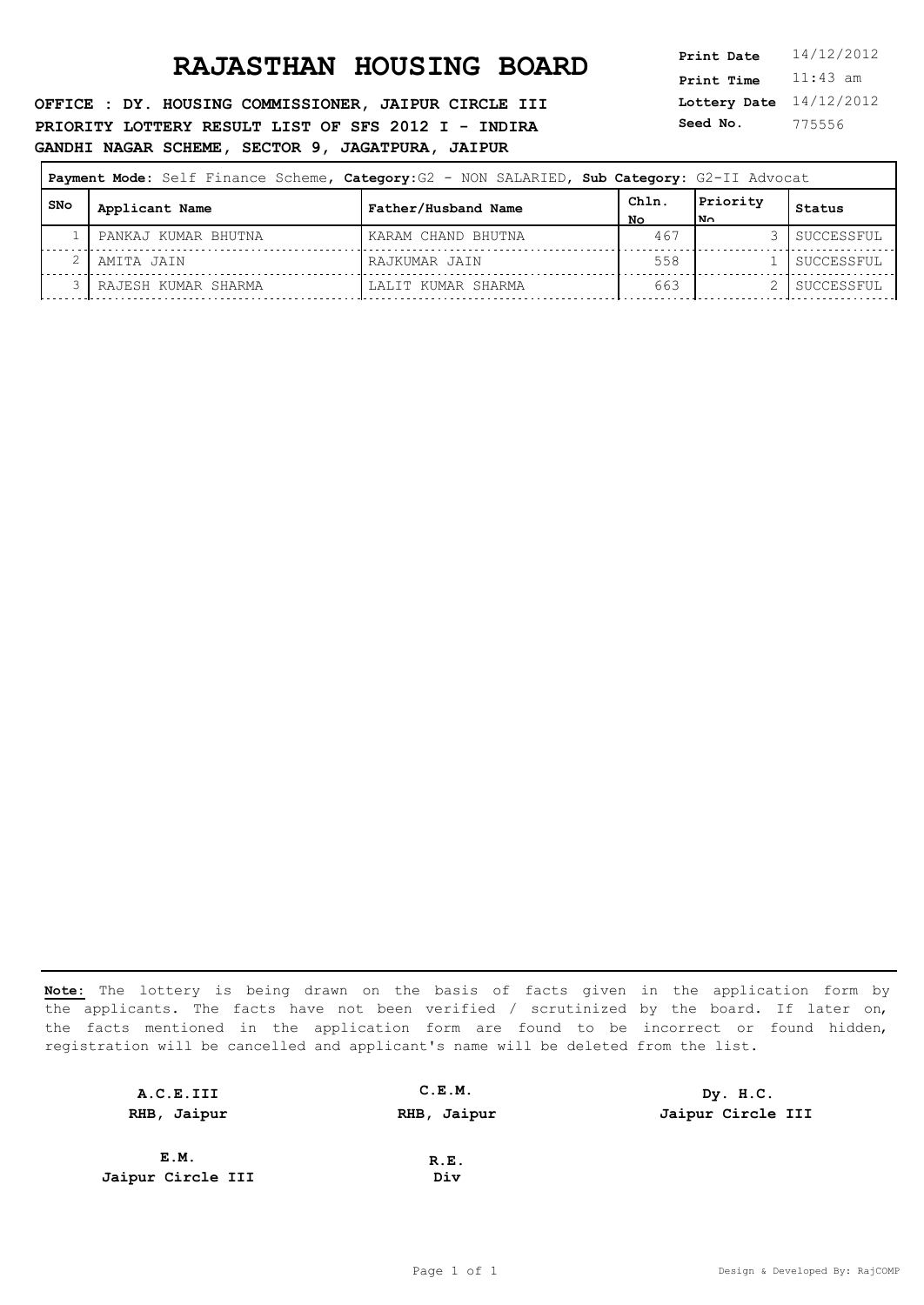**OFFICE : DY. HOUSING COMMISSIONER, JAIPUR CIRCLE III PRIORITY LOTTERY RESULT LIST OF SFS 2012 I - INDIRA GANDHI NAGAR SCHEME, SECTOR 9, JAGATPURA, JAIPUR**

**Lottery Date** 14/12/2012 **Print Time** 11:43 am **Seed No.** 775556

| <b>SNo</b>                 | Applicant Name       | Father/Husband Name      | Chln.<br>No.               | Priority<br>No.  | Status          |
|----------------------------|----------------------|--------------------------|----------------------------|------------------|-----------------|
| 1                          | KRISHAN KUMAR NAYAK  | GYARSI LAL               | 32<br>and the state of the | 16               | SUCCESSFUL      |
| $\sim$ $\sim$ $\sim$<br>2  | RAJENDRA KUMAR       | PRABHU DAYAL BAIRWA      | 53<br>2.2.2.2.2.2          | 3                | .<br>SUCCESSFUL |
| 3                          | PURAN MAL BUNKAR     | SHARWAN LAL BALAI        | 68                         | 17               | SUCCESSFUL      |
| 4                          | MUKESH KUMAR BAIRWA  | BHAGWAN SAHAI BAIRWA     | .<br>70                    | 30               | SUCCESSFUL      |
| 5                          | PREM PRAKASH GOTHWAL | BHARAT MAL GOTHWAL       | .<br>99                    | 22               | SUCCESSFUL      |
| 6                          | MAHENDRA KUMAR       | CHHITAR LAL              | .<br>112                   | 7                | .<br>SUCCESSFUL |
| 7                          | PURAN MAL RAJORIA    | .<br>SHANKAR LAL RAJORIA | 117                        | 9                | SUCCESSFUL      |
| 8                          | .<br>BIRBAL NAGAR    | BALU RAM NAGAR           | .<br>148                   | 29               | .<br>SUCCESSFUL |
| 9                          | .<br>TEENA MAHERDA   | MODURAM MAHERDA          | .<br>186                   | 11               | .<br>SUCCESSFUL |
| 10                         | RAHUL MAHERDA        | MODURAM MAHERDA          | 187                        | 4                | SUCCESSFUL      |
| 11                         | BRIJ KISHORE         | .<br>THAKUR DAS          | 210                        | 21               | .<br>SUCCESSFUL |
| $\sim 100$<br>12           | .<br>BRIJ MOHAN      | .<br>PRABHUDYAL          | 224                        | 6                | .<br>SUCCESSFUL |
| $\sim$ $\sim$ $\sim$<br>13 | ASHOK KUMAR SANKHLA  | .<br>JEEV RAJ SANKHLA    | .<br>344                   | 5                | .<br>SUCCESSFUL |
| <b>Service</b><br>14       | SEEMA KUMARI         | .<br>HEERA LAL           | 347                        | 25               | .<br>SUCCESSFUL |
| 15                         | .<br>BEENA TANWAR    | .<br>GOPI CHAND          | 414                        | 15               | SUCCESSFUL      |
| 16                         | RAJENDRA KUMAR VERMA | .<br>KAJODMAL VERMA      | 422                        | 20               | .<br>SUCCESSFUL |
| 17                         | LALIT KUMAR BAIRWA   | LAXMAN                   | 445                        | 28               | SUCCESSFUL      |
| 18                         | MAHESH KUMAR CHAWLA  | .<br>BIRDI CHAND CHAWLA  | 485                        | 14               | .<br>SUCCESSFUL |
| 19                         | DHANESH TANWAR       | CHUNNI LAL TANWAR        | .<br>509                   | $- - - - -$<br>2 | .<br>SUCCESSFUL |
| $\sim$ $\sim$ $\sim$<br>20 | .<br>YOGESH TANWAR   | C.L.TANWAR               | 543                        | 18               | .<br>SUCCESSFUL |
| 21                         | BABU LAL NAGAR       | CHOTU RAM NAGAR          | 562                        | 23               | SUCCESSFUL      |
| 22                         | NANCY NAGAR          | BHAWANI SHANKAR NAGAR    | 563                        | 26               | SUCCESSFUL      |
| 23                         | .<br>YOGESH SANWAL   | SAYAR MAL SANWAL         | 570                        | 19               | .<br>SUCCESSFUL |
| 24                         | SANJAY NARANIYA<br>. | JOHARI LAL NARANIYA      | 573                        | 10               | SUCCESSFUL      |
| 25                         | RAJNI KAMVAL         | RAM KISHAN KAMWAL        | 618                        | 12               | .<br>SUCCESSFUL |
| 26                         | .<br>SHER SINGH      | CHELURAM                 | 710                        | 8                | .<br>SUCCESSFUL |
| 27                         | RAKESH KUMAR VERMA   | BHAGWAN SAHAI VERMA      | 752                        | 1                | SUCCESSFUL      |
| 28                         | KANTA DEVI           | OM PRAKASH UJJAWAL       | 763                        | 27               | SUCCESSFUL      |
| 29                         | ANJANA NAGARWALA     | JAGDISH KUMAR VERMA      | 1004                       | 24               | SUCCESSFUL      |
| 30                         | PANKAJ KUMAR         | NAND LAL KAIN            | 1025                       | 13 I             | .<br>SUCCESSFUL |

| A.C.E.III         | C.E.M.      | Dy. H.C.          |
|-------------------|-------------|-------------------|
| RHB, Jaipur       | RHB, Jaipur | Jaipur Circle III |
|                   |             |                   |
| E.M.              | R.E.        |                   |
| Jaipur Circle III | Div         |                   |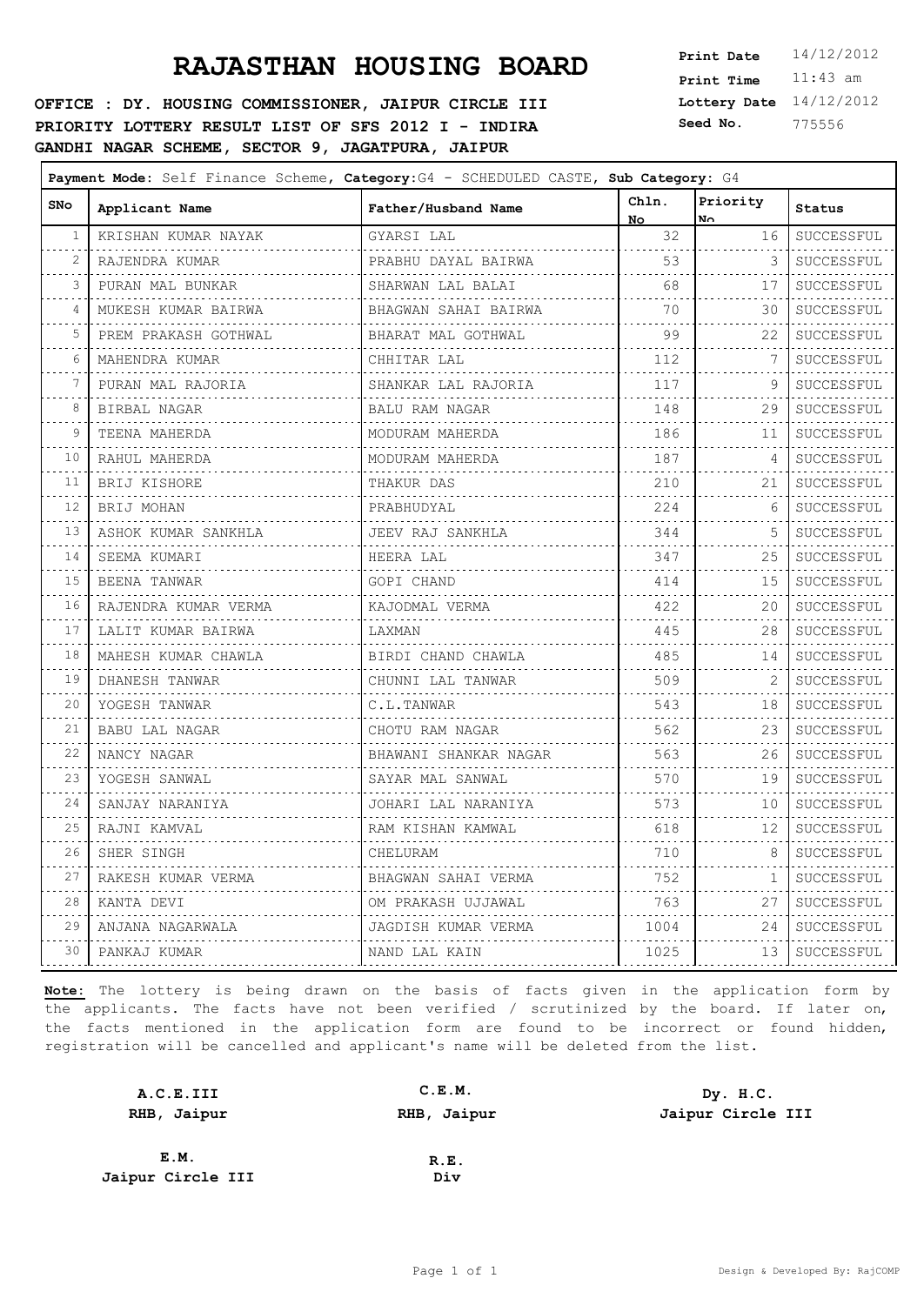**OFFICE : DY. HOUSING COMMISSIONER, JAIPUR CIRCLE III PRIORITY LOTTERY RESULT LIST OF SFS 2012 I - INDIRA GANDHI NAGAR SCHEME, SECTOR 9, JAGATPURA, JAIPUR**

**Lottery Date** 14/12/2012 **Print Time** 11:43 am **Seed No.** 775556

| SNo                        | Applicant Name         | Father/Husband Name    | Chln.<br>No. | Priority<br>No.                                                                                                                         | Status                     |
|----------------------------|------------------------|------------------------|--------------|-----------------------------------------------------------------------------------------------------------------------------------------|----------------------------|
| 1                          | MURLI DHAR MEENA       | SATYA NARAYAN MEENA    | 42           | 15                                                                                                                                      | SUCCESSFUL                 |
| 2                          | RAM PHOOL MEENA        | KALYAN PRASAD MEENA    | .<br>51      | 3                                                                                                                                       | .<br>SUCCESSFUL            |
| 3                          | RAMJI LAL MEENA        | KISHAN LAL MEENA       | 59           | 4                                                                                                                                       | SUCCESSFUL                 |
| 4                          | NARAYAN LAL MEENA      | KALU RAM MEENA         | 64           | 50                                                                                                                                      |                            |
| 5                          | PRAHLAD MEENA          | .<br>HAR LAL MEENA     | 83           | 41                                                                                                                                      |                            |
| 6                          | BRAHMANAND MEENA       | .<br>DAULAT RAM        | .<br>113     | $\sim$ $\sim$ $\sim$<br>48                                                                                                              |                            |
| 7                          | CHITAR LAL MEENA       | .<br>BAJRANG LAL       | 115          | 45                                                                                                                                      |                            |
| 8                          | TARA MEENA             | .<br>HANS RAJ MEENA    | 122          | 23                                                                                                                                      | SUCCESSFUL                 |
| 9                          | VISHAMBHAR DAYAL MEENA | BHOURE LAL MEENA       | .<br>123     | 14                                                                                                                                      | SUCCESSFUL                 |
| 10                         | SANJAY DEVANDA         | RAM PRASAD MEENA       | 134          | 20                                                                                                                                      | SUCCESSFUL                 |
| 11                         | .<br>PAPPU RAM MEENA   | .<br>GHUDYA RAM        | 135          | 8                                                                                                                                       | .<br>SUCCESSFUL            |
| 12                         | .<br>PITAM SINGH       | .<br>MOTI LAL MEENA    | 145          | 6                                                                                                                                       | .<br>SUCCESSFUL            |
| $\sim$ $\sim$ $\sim$<br>13 | .<br>SANTOSH MEENA     | RAMA NAND MEENA        | .<br>150     | $- - -$<br>39                                                                                                                           |                            |
| $\sim 10^{-1}$<br>14       | NEERAJ KUMAR MEENA     | .<br>KAMAL RAM MEENA   | 170          | 51                                                                                                                                      |                            |
| 15                         | RAMESH CHAND MEENA     | KADU RAM MEENA         | 176          | 46                                                                                                                                      |                            |
| 16                         | KHEM CHAND MEENA       | RAM DAYAL MEENA        | .<br>219     | 5                                                                                                                                       | SUCCESSFUL                 |
| 17                         | SUNITA KUMARI MEENA    | RAM PRATAP MEENA       | 220          | 34                                                                                                                                      |                            |
| 18                         | VIJAY LAXMI MEENA      | .<br>NIRMAL KUMAR      | 313          | 16                                                                                                                                      | SUCCESSFUL                 |
| 19                         | BHORYA LAL MEENA       | .<br>GABBU RAM MEENA   | 379          | 9                                                                                                                                       | . <b>.</b> .<br>SUCCESSFUL |
| $\sim$ $\sim$ $\sim$<br>20 | BHAMAR LAL MEENA       | KISHAN LAL MEENA       | .<br>393     | 19<br>and and                                                                                                                           | .<br>SUCCESSFUL            |
| 21                         | .<br>BHRMMA MEENA<br>. | .<br>PYARE LAL MEENA   | 401          | 26                                                                                                                                      |                            |
| 22                         | NIRMALA DEVI<br>.      | DHANPAL MEENA          | 413<br>.     | 11<br>.                                                                                                                                 | SUCCESSFUL                 |
| 23                         | RATAN LAL MEENA        | TEJA RAM MEENA         | 415          | 25                                                                                                                                      |                            |
| 24                         | SARLA MEENA            | NAWAL KISHOR MAHAR     | 418          | 22                                                                                                                                      | SUCCESSFUL                 |
| 25                         | .<br>KRISHNA MEENA     | ASHOK KUMAR MEENA      | 419          | 10                                                                                                                                      | . <u>.</u><br>SUCCESSFUL   |
| 26                         | .<br>ANJANA MEENA<br>. | .<br>PRAKASH MEENA     | 420          | 12                                                                                                                                      | .<br>SUCCESSFUL            |
| $\sim$ $\sim$ $\sim$<br>27 | RAMDAYAL MEENA<br>.    | KHERATI LAL MEENA      | .<br>421     | $\frac{1}{2} \left( \frac{1}{2} \right) \left( \frac{1}{2} \right) \left( \frac{1}{2} \right) \left( \frac{1}{2} \right)$<br>2<br>- - - | .<br>SUCCESSFUL            |
| 28                         | LALIT VERMA<br>.       | BHANWAR LAL VERMA<br>. | 454          | 33                                                                                                                                      |                            |
| 29                         | KHUSHWANT SINGH        | RAMROOP MEENA          | 486          | 29                                                                                                                                      |                            |
| 30                         | KALU RAM MEENA         | KHERATI LAL MEENA      | 500          | 52<br>.                                                                                                                                 |                            |
|                            |                        |                        |              |                                                                                                                                         | . <b>.</b> .               |

| A.C.E.III         | C.E.M.      | Dy. H.C.          |
|-------------------|-------------|-------------------|
| RHB, Jaipur       | RHB, Jaipur | Jaipur Circle III |
|                   |             |                   |
| E.M.              | R.E.        |                   |
| Jaipur Circle III | Div         |                   |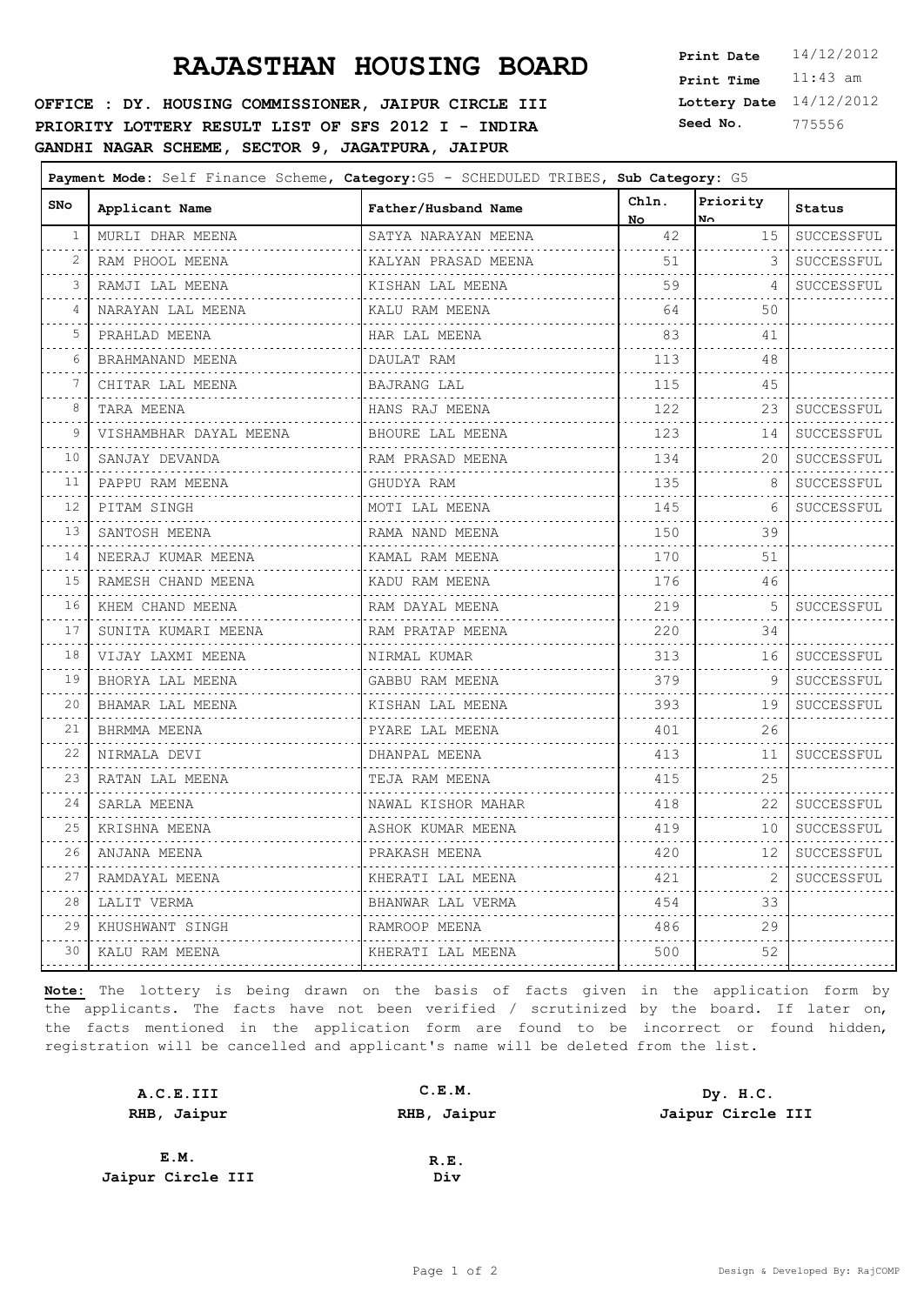#### **OFFICE : DY. HOUSING COMMISSIONER, JAIPUR CIRCLE III PRIORITY LOTTERY RESULT LIST OF SFS 2012 I - INDIRA GANDHI NAGAR SCHEME, SECTOR 9, JAGATPURA, JAIPUR**

**Lottery Date** 14/12/2012 **Print Time** 11:43 am **Seed No.** 775556

| <b>SNo</b>                 | Applicant Name         | Father/Husband Name  | Chln.<br>No. | Priority<br>No.            | <b>Status</b> |
|----------------------------|------------------------|----------------------|--------------|----------------------------|---------------|
| 31                         | DINESH CHAND MEENA     | OM KAR MEENA         | 510          | 17                         | SUCCESSFUL    |
| 32<br>$\sim$ $\sim$ $\sim$ | POOJA MEENA            | KALYAN PRASAD MEENA  | 527          | 43                         |               |
| 33                         | BADRI NARAYAN MEENA    | GYARSI LAL MEENA     | 551          | 54                         |               |
| 34                         | RAJ SINGH MEENA        | MANGAL CHAND MEENA   | 554          | 44                         |               |
| 35                         | NAVEEN KUMAR MEENA     | GOPI RAM MEENA       | 555          | 21                         | SUCCESSFUL    |
| 36                         | MAKHAN LAL MEENA       | GAURI SHANKAR        | 566          | 31                         |               |
| .<br>37                    | RAM NIWAS MEENA        | BIRDHI CHANDRA MEENA | 568          | 1                          | SUCCESSFUL    |
| 38                         | SUKH LAL MEENA         | RAM SAHAI MEENA      | 622          | 49                         |               |
| 39                         | RAM NIWAS MEENA        | RAM SWAROOP MEENA    | 623          | 53                         |               |
| $\sim$ $\sim$ $\sim$<br>40 | PREM DEVI MEENA        | SHEI MOHAN MEENA     | 688          | 30                         |               |
| 41                         | MUKUNAD KUMAR MEENA    | NARAYAN MEENA<br>.   | 699          | 13                         | SUCCESSFUL    |
| 42                         | HIRALAL GAHLOT         | ROOPAJI              | 703          | 40                         |               |
| 43                         | DANSINGH MEENA         | RAJPAL MEENA         | 721          | 36                         |               |
| 44                         | SANTOSH KUMAR MEENA    | RAMSWAROOP MEENA     | 731          | 32                         |               |
| 45                         | MANISH KUMAR MEENA     | SHIV RAM MEENA       | 951          | 28                         |               |
| 46                         | SATISH CHAND MEENA     | OM PRAKASH MEENA     | 952          | 7                          | SUCCESSFUL    |
| 47                         | NARENDER KUMAR MEENA   | YADRAM MEENA         | 956          | 35<br>$\sim$ $\sim$ $\sim$ |               |
| $\sim$ - $\sim$<br>48      | DHEERAJ MEENA          | GANGASAHAY MEENA     | 1009         | 47                         |               |
| 49                         | MANGILAL MEENA         | RAM SAHAY MEENA      | 1019         | 38                         |               |
| 50<br>.                    | OM PARKASH MEENA       | GUTERI RAM MEENA     | 1024         | 24                         |               |
| 51                         | RAGHUVEER PRASAD MEENA | RAM KARAN MEENA      | 1030         | 18                         | SUCCESSFUL    |
| $\sim$ $\sim$ $\sim$<br>52 | RAMJILAL MEENA         | BHORI LAL MEENA      | 1034         | $\sim$ $\sim$ $\sim$<br>37 |               |
| 53                         | VIJAY SINGH MEENA      | GHAMMAN RAM MEENA    | 1050         | 42                         |               |
| 54                         | VIKAS MEENA            | BL MEENA             | 1051         | 27                         |               |
| 55                         | VINOD KUMAR MEENA      | HARIRAM MEENA        | 1053         | 55                         |               |
|                            | .                      |                      |              |                            |               |

| A.C.E.III         | C.E.M.      | Dy. H.C.          |
|-------------------|-------------|-------------------|
| RHB, Jaipur       | RHB, Jaipur | Jaipur Circle III |
|                   |             |                   |
| E.M.              | R.E.        |                   |
| Jaipur Circle III | Div         |                   |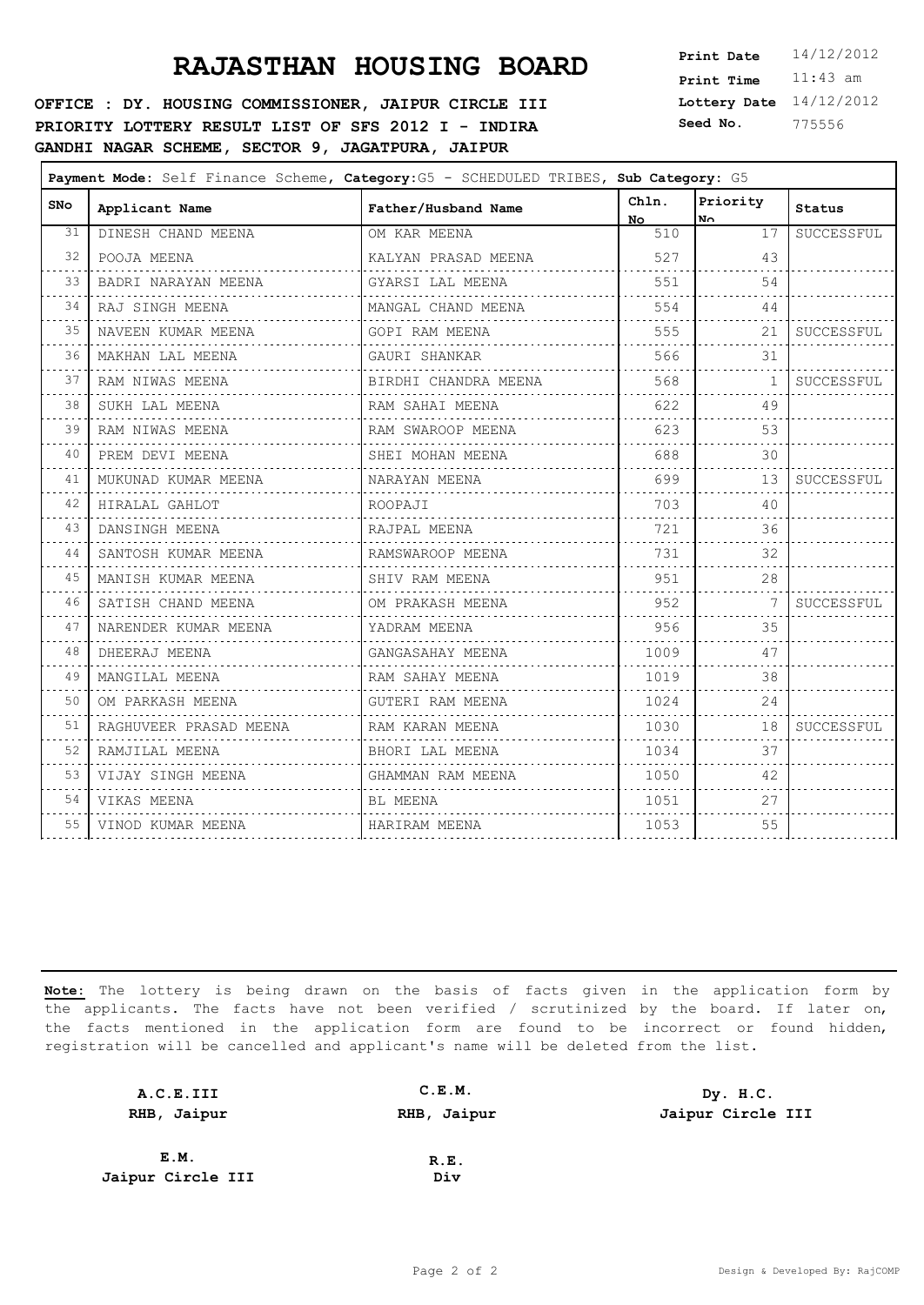#### **OFFICE : DY. HOUSING COMMISSIONER, JAIPUR CIRCLE III PRIORITY LOTTERY RESULT LIST OF SFS 2012 I - INDIRA GANDHI NAGAR SCHEME, SECTOR 9, JAGATPURA, JAIPUR**

**Lottery Date** 14/12/2012 **Print Time** 11:43 am **Seed No.** 775556

| Payment Mode: Self Finance Scheme, Category: G8 - EX. SERVICE MAN AND WAR WIDOWS, Sub Categ |                       |                        |                    |                  |            |
|---------------------------------------------------------------------------------------------|-----------------------|------------------------|--------------------|------------------|------------|
| SNo                                                                                         | Applicant Name        | Father/Husband Name    | Chln.<br><b>No</b> | Priority<br>∣N∩. | Status     |
| 1                                                                                           | JADAV DEVI            | BAJRANG RAM            | 55                 | 11               |            |
| $\overline{c}$                                                                              | PRABHU SINGH          | GANPAT SINGH           | 61                 | 9                |            |
| 3                                                                                           | SAWAT SINGH RAJAWAT   | BHANWAR SINGH          | 142                | 8                |            |
| 4                                                                                           | MANOHAR LAL           | MUNNA LAL              | 171                | 13               |            |
| 5                                                                                           | KHIYALI RAM YOGI      | GIRDHARI NATH YOGI     | 533                | 7                |            |
| 6                                                                                           | SUGREEV GURJAR        | SIROHI GURJAR          | 538                | 10               |            |
| 7                                                                                           | GANGA SINGH SAINIK    | ROOPNARAYAN            | 589                | 12               |            |
| 8                                                                                           | RAM SINGH             | KHEMA RAM              | 655                | 4                | SUCCESSFUL |
| 9                                                                                           | HANUMAN SINGH         | PAIP SINGH             | 679                | 2                | SUCCESSFUL |
| 10                                                                                          | RAMESHWAR             | DHNNARAM               | 755                |                  | SUCCESSFUL |
| 11                                                                                          | JOKHIRAM              | MUNGARAM               | 764                |                  | SUCCESSFUL |
| 12                                                                                          | AVINASH CHANDRA TYAGI | RAJESHWAR PRASAD TYAGI | 1006               | 5                | SUCCESSFUL |
| 13                                                                                          | KALU SINGH MEENA      | GOPI RAM               | 1015               | 6                | SUCCESSFUL |

| A.C.E.III         | C.E.M.      | Dy. H.C.          |
|-------------------|-------------|-------------------|
| RHB, Jaipur       | RHB, Jaipur | Jaipur Circle III |
|                   |             |                   |
| E.M.              | R.E.        |                   |
| Jaipur Circle III | Div         |                   |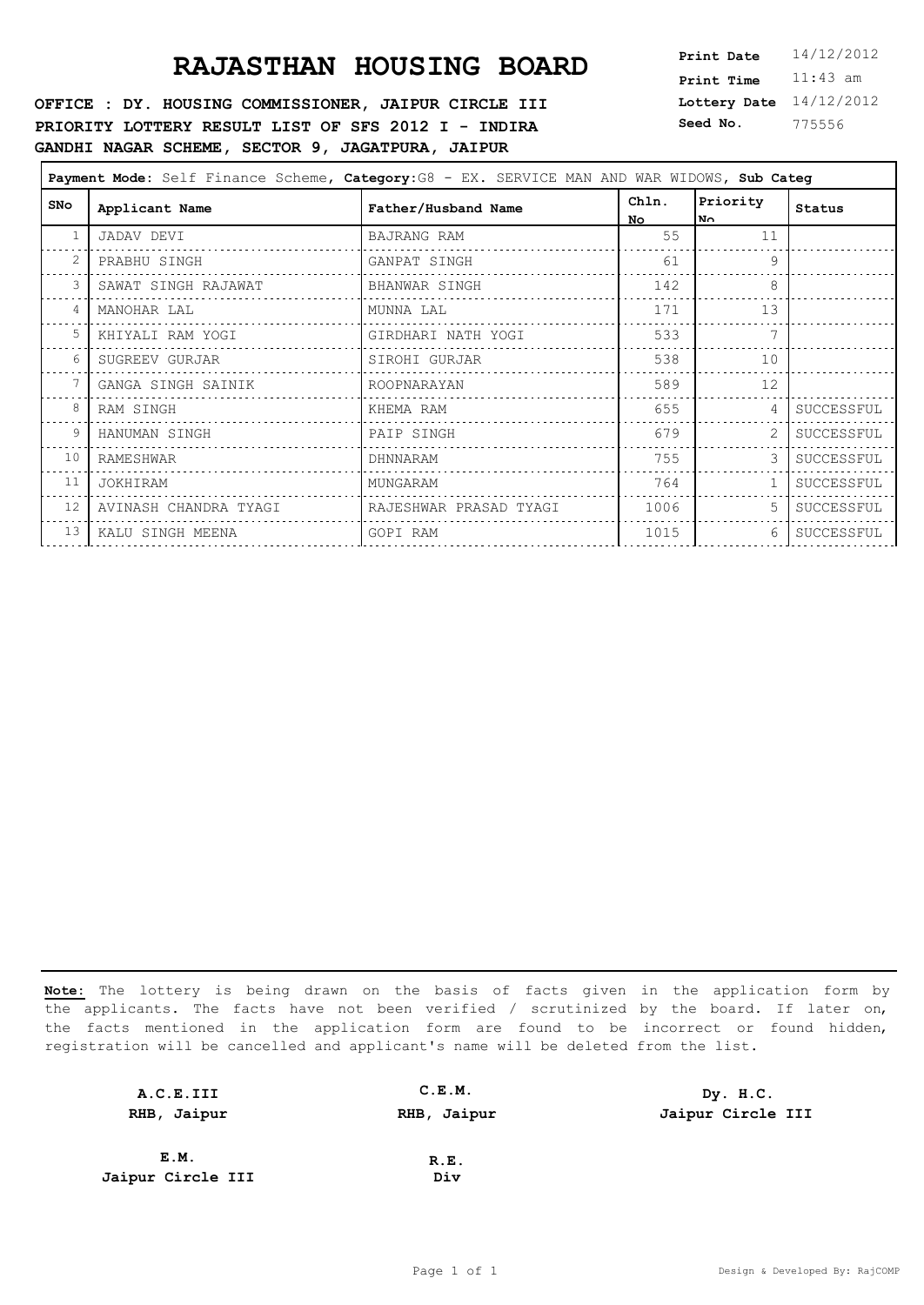#### **OFFICE : DY. HOUSING COMMISSIONER, JAIPUR CIRCLE III PRIORITY LOTTERY RESULT LIST OF SFS 2012 I - INDIRA GANDHI NAGAR SCHEME, SECTOR 9, JAGATPURA, JAIPUR**

**Lottery Date** 14/12/2012 **Print Time** 11:43 am **Seed No.** 775556

| Payment Mode: Self Finance Scheme, Category: G9 - HANDICAPPED, Sub Category: G9-II (Physica |                          |                        |             |                  |            |
|---------------------------------------------------------------------------------------------|--------------------------|------------------------|-------------|------------------|------------|
| SNo                                                                                         | Applicant Name           | Father/Husband Name    | Chln.<br>NΟ | Priority<br>lм∩. | Status     |
|                                                                                             | MOHAN LAL KUMAWAT        | RAMJI LAL KUMAWAT      | 48          |                  | SUCCESSFUL |
|                                                                                             | SHAILENDRA KUMAR PALIWAL | BHAIRU SHANKAR PALIWAL | 141         |                  | SUCCESSFUL |
|                                                                                             | SEEMA DEVI SHARMA        | DEVI SHANKAR MISHRA    | 638         |                  | SUCCESSFUL |
|                                                                                             | SURENDER KUMAR           | KEWAL RAM              | 1046        |                  | SUCCESSFUL |

| A.C.E.III         | C.E.M.      | Dy. H.C.          |
|-------------------|-------------|-------------------|
| RHB, Jaipur       | RHB, Jaipur | Jaipur Circle III |
|                   |             |                   |
| E.M.              | R.E.        |                   |
| Jaipur Circle III | Div         |                   |